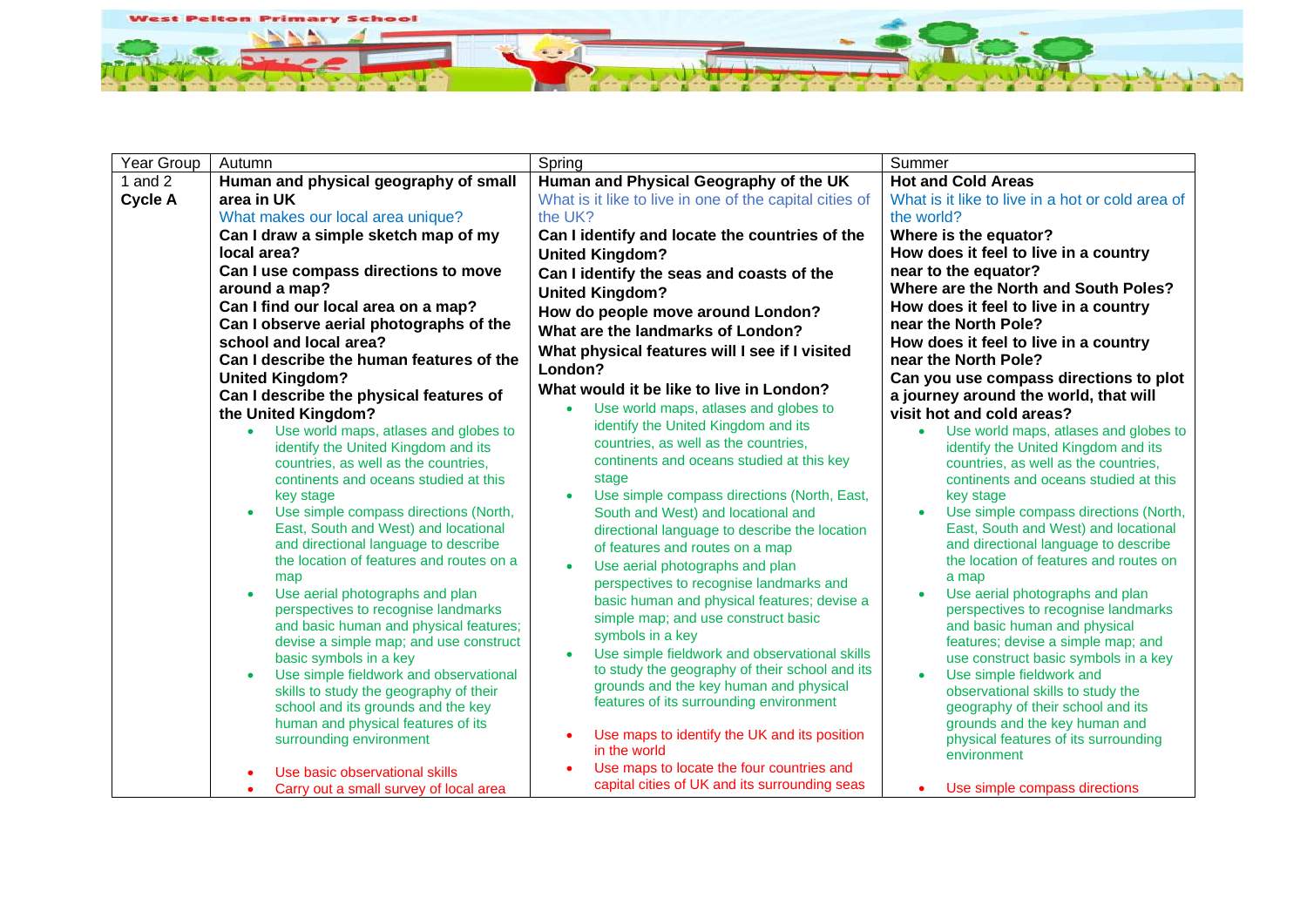

| Draw basic maps including appropriate<br>Use aerial photographs and plan<br>Locate on a globe and world map the<br>perspectives to recognise landmarks and<br>symbols and pictures to represent<br>hot and cold areas including and in<br>basic human and physical features<br>places or features<br>relation to the equator and North and<br>Draw or make a map of real places<br>Use photographs and maps to identify<br>South poles<br><b>features</b><br>Add labels onto map or photograph of<br>Use directional language such as near<br>and far, up and down, left and right<br>features<br>Add labels onto map or photograph of<br>Use simple compass directions (North, East,<br>Use maps to identify the UK and its<br><b>features</b><br>position in the world<br>South, West)<br>Use a simple picture map to move<br>Use basic geographical vocabulary to refer<br>around the school<br>to key physical and human features |
|---------------------------------------------------------------------------------------------------------------------------------------------------------------------------------------------------------------------------------------------------------------------------------------------------------------------------------------------------------------------------------------------------------------------------------------------------------------------------------------------------------------------------------------------------------------------------------------------------------------------------------------------------------------------------------------------------------------------------------------------------------------------------------------------------------------------------------------------------------------------------------------------------------------------------------------|
|---------------------------------------------------------------------------------------------------------------------------------------------------------------------------------------------------------------------------------------------------------------------------------------------------------------------------------------------------------------------------------------------------------------------------------------------------------------------------------------------------------------------------------------------------------------------------------------------------------------------------------------------------------------------------------------------------------------------------------------------------------------------------------------------------------------------------------------------------------------------------------------------------------------------------------------|

## **Curriculum Plan -** Geography

| Year Group                | Autumn                                                                                                                                                                                                                                                                                                                                                                                                                                                                                                                                                                                                                                                                                                                                                                                                                                            | Spring                                                                                                                                                                                                                                                                                                                                                                                                                                                                                                                                                                                                                                                                                                                                                                                                                                                                                                                | Summer                                                                                                                                                                                                                                                                                                                                                                                                                                                                                                                                                                                                                                                                                                                                                                                                                        |
|---------------------------|---------------------------------------------------------------------------------------------------------------------------------------------------------------------------------------------------------------------------------------------------------------------------------------------------------------------------------------------------------------------------------------------------------------------------------------------------------------------------------------------------------------------------------------------------------------------------------------------------------------------------------------------------------------------------------------------------------------------------------------------------------------------------------------------------------------------------------------------------|-----------------------------------------------------------------------------------------------------------------------------------------------------------------------------------------------------------------------------------------------------------------------------------------------------------------------------------------------------------------------------------------------------------------------------------------------------------------------------------------------------------------------------------------------------------------------------------------------------------------------------------------------------------------------------------------------------------------------------------------------------------------------------------------------------------------------------------------------------------------------------------------------------------------------|-------------------------------------------------------------------------------------------------------------------------------------------------------------------------------------------------------------------------------------------------------------------------------------------------------------------------------------------------------------------------------------------------------------------------------------------------------------------------------------------------------------------------------------------------------------------------------------------------------------------------------------------------------------------------------------------------------------------------------------------------------------------------------------------------------------------------------|
| 1 and 2<br><b>Cycle B</b> | Continents and oceans of the world<br>What makes our world so wonderful?<br>What is a continent?<br>What are the oceans around the<br>world called?<br><b>What is Europe like?</b><br><b>What is Asia like?</b><br><b>What is North and South America</b><br>like?<br>What is Africa and Antarctica like?<br>Use world maps, atlases and<br>$\bullet$<br>globes to identify the United<br>Kingdom and its countries, as well<br>as the countries, continents and<br>oceans studied at this key stage<br>Use simple compass directions<br>$\bullet$<br>(North, East, South and West) and<br>locational and directional language<br>to describe the location of features<br>and routes on a map<br>Use aerial photographs and plan<br>$\bullet$<br>perspectives to recognise<br>landmarks and basic human and<br>physical features; devise a simple | Comparing a small area of the UK with a<br>small area of a non-European contrasting<br>country<br>How is Brazil different to life in the UK?<br><b>Where is Brazil?</b><br>Why do people visit Brazil?<br>What are the features of cities in Brazil?<br>How do experiences within Rio de Janeiro<br>differ?<br>What is the weather like in Brazil?<br>How is the weather in Brazil different to<br>weather in the United Kingdom?<br>Use world maps, atlases and globes to<br>identify the United Kingdom and its<br>countries, as well as the countries,<br>continents and oceans studied at this key<br>stage<br>Use simple compass directions (North, East,<br>South and West) and locational and<br>directional language to describe the location<br>of features and routes on a map<br>Use aerial photographs and plan<br>perspectives to recognise landmarks and<br>basic human and physical features; devise a | Weather in the UK<br>How does weather change during the different<br>seasons of the UK?<br>Can you identify daily weather patterns in<br>the United Kingdom?<br>Can you describe the weather in different<br>seasons?<br>What do weather forecasts show?<br>How can the weather be dangerous?<br>How does the Equator and North/South<br>Pole alter the weather?<br>Can you investigate the weather in West<br>Pelton?<br>Use world maps, atlases and globes to<br>identify the United Kingdom and its<br>countries, as well as the countries,<br>continents and oceans studied at this key<br>stage<br>Use simple compass directions (North,<br>East, South and West) and locational and<br>directional language to describe the<br>location of features and routes on a map<br>Use aerial photographs and plan<br>$\bullet$ |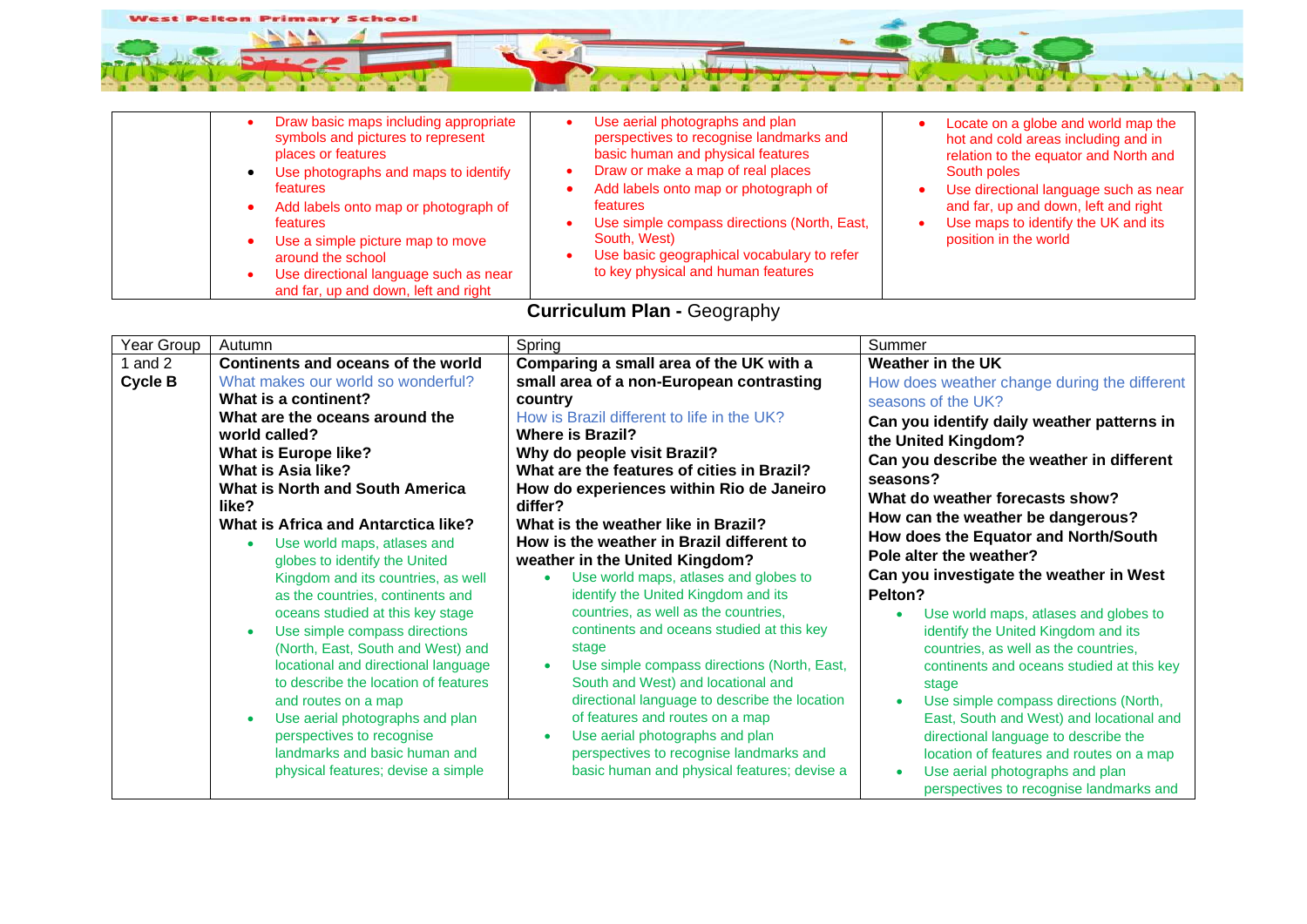

| Year Group     | Autumn                                | Spring                                       | Summer                                       |
|----------------|---------------------------------------|----------------------------------------------|----------------------------------------------|
| $3$ and $4$    | The UK                                | <b>European Region</b>                       | <b>UK Region</b>                             |
| <b>Cycle A</b> | Which counties and cities make up the | How does life in the UK compare with life in | What is it like to live in the North East of |
|                | UK?                                   | Spain or Italy?                              | England?                                     |
|                | Which countries make up the United    | What are the countries of Europe?            | What are some of the main human and          |
|                | Kingdom?                              | What are some of Europe's most important     | physical features of the North East?         |
|                | What is the geography of Scotland?    | human characteristics?                       | What does the North East look like on a      |
|                | What is the geography of Wales?       | What are the physical features of Europe?    | map?                                         |
|                | What is the geography of Northern     | What are the similarities and differences    | What is made in the North East of            |
|                | Ireland?                              | between the UK and Spain?                    | England?                                     |
|                | What is the geography of England?     | What is important about the region of        | Where do the rivers of the North East        |
|                | How has the UK changed over time?     | Catalonia?                                   | start and finish?                            |
|                |                                       | How is the weather different in the UK and   | Fieldwork: can I create a sketch map of      |
|                |                                       | Spain?                                       | roads in my community?                       |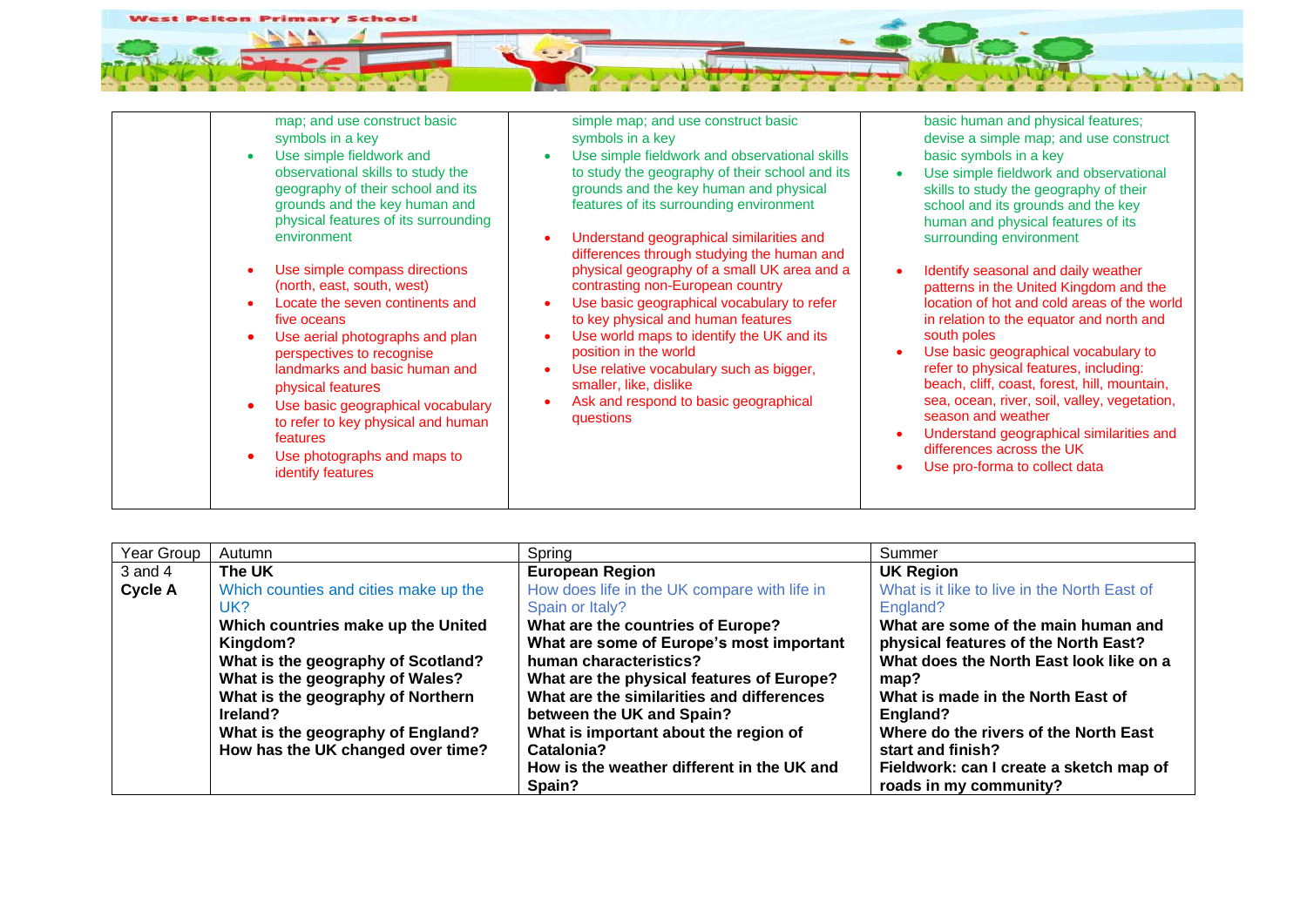

| $\bullet$<br>$\bullet$<br>$\bullet$<br>$\bullet$<br>$\bullet$ | Use maps, atlases, globes and digital/<br>computer mapping to locate and<br>describe features studied<br>Use the eight point of a compass, four<br>and six-figure grid references,<br>symbols and key (including use of OS<br>maps) to build their knowledge of the<br>United Kingdom and wider world<br>Locate places using a range of maps<br>including OS and digital<br>Use 4 figure compasses and<br>letter/number co-ordinates to identify<br>features on a map<br>Locate UK on a variety of different<br>scale maps<br>Name and locate the counties and<br>cities of UK, geographical regions and<br>their identifying human and physical<br>characteristics, key topographical<br>features and land-use patterns; and<br>understand how some of these have<br>changed over time | Use maps, atlases, globes and digital/<br>$\bullet$<br>computer mapping to locate and describe<br>features studied<br>Use the eight point of a compass, four and<br>six-figure grid references, symbols and key<br>(including use of OS maps) to build their<br>knowledge of the United Kingdom and wider<br>world<br>Locate UK on a variety of different scale<br>maps<br>Locate Europe on a large-scale map or<br>globe<br>Locate places using a range of maps<br>including OS and digital<br>Identify features on an aerial photograph,<br>$\bullet$<br>digital or computer map<br>Name and locate countries in Europe<br>$\bullet$<br>Understand geographical similarities and<br>differences through the study of human and<br>physical geography of a region of the United<br>Kingdom, a region in a European country<br>and a region within North or South America<br>Name and locate the counties and cities of<br>UK, geographical regions and their<br>identifying human and physical<br>characteristics, key topographical features<br>and land-use patterns; and understand how<br>some of these have changed over time | Fieldwork: can I create a field sketch of<br>my community?<br>Use maps, atlases, globes and digital/<br>$\bullet$<br>computer mapping to locate and<br>describe features studied<br>Use the eight point of a compass, four<br>$\bullet$<br>and six-figure grid references, symbols<br>and key (including use of OS maps) to<br>build their knowledge of the United<br>Kingdom and wider world<br>Use fieldwork to observe, measure,<br>record and present the human and<br>physical features in the local area<br>Ask geographical questions<br>Use appropriate terminology<br>Identify features on an aerial<br>photograph, digital or computer map<br>Begin to use 8 figure compass and four<br>figure grid references to identify features<br>on a map<br>Recognise and use OS map symbols,<br>including completion of a key and why it<br>is important<br>Understand geographical similarities<br>and differences through the study of<br>human and physical geography of a<br>region of the United Kingdom<br>Ask geographical questions about<br>places and environments to carry out<br>investigations<br>Draw maps, sketches and places with<br>accurate symbols, keys and scale<br>Accurately use six figure grid reference |
|---------------------------------------------------------------|-----------------------------------------------------------------------------------------------------------------------------------------------------------------------------------------------------------------------------------------------------------------------------------------------------------------------------------------------------------------------------------------------------------------------------------------------------------------------------------------------------------------------------------------------------------------------------------------------------------------------------------------------------------------------------------------------------------------------------------------------------------------------------------------|-------------------------------------------------------------------------------------------------------------------------------------------------------------------------------------------------------------------------------------------------------------------------------------------------------------------------------------------------------------------------------------------------------------------------------------------------------------------------------------------------------------------------------------------------------------------------------------------------------------------------------------------------------------------------------------------------------------------------------------------------------------------------------------------------------------------------------------------------------------------------------------------------------------------------------------------------------------------------------------------------------------------------------------------------------------------------------------------------------------------------------------|--------------------------------------------------------------------------------------------------------------------------------------------------------------------------------------------------------------------------------------------------------------------------------------------------------------------------------------------------------------------------------------------------------------------------------------------------------------------------------------------------------------------------------------------------------------------------------------------------------------------------------------------------------------------------------------------------------------------------------------------------------------------------------------------------------------------------------------------------------------------------------------------------------------------------------------------------------------------------------------------------------------------------------------------------------------------------------------------------------------------------------------------------------------------------------------------------------------------------------------|
|                                                               |                                                                                                                                                                                                                                                                                                                                                                                                                                                                                                                                                                                                                                                                                                                                                                                         |                                                                                                                                                                                                                                                                                                                                                                                                                                                                                                                                                                                                                                                                                                                                                                                                                                                                                                                                                                                                                                                                                                                                     |                                                                                                                                                                                                                                                                                                                                                                                                                                                                                                                                                                                                                                                                                                                                                                                                                                                                                                                                                                                                                                                                                                                                                                                                                                      |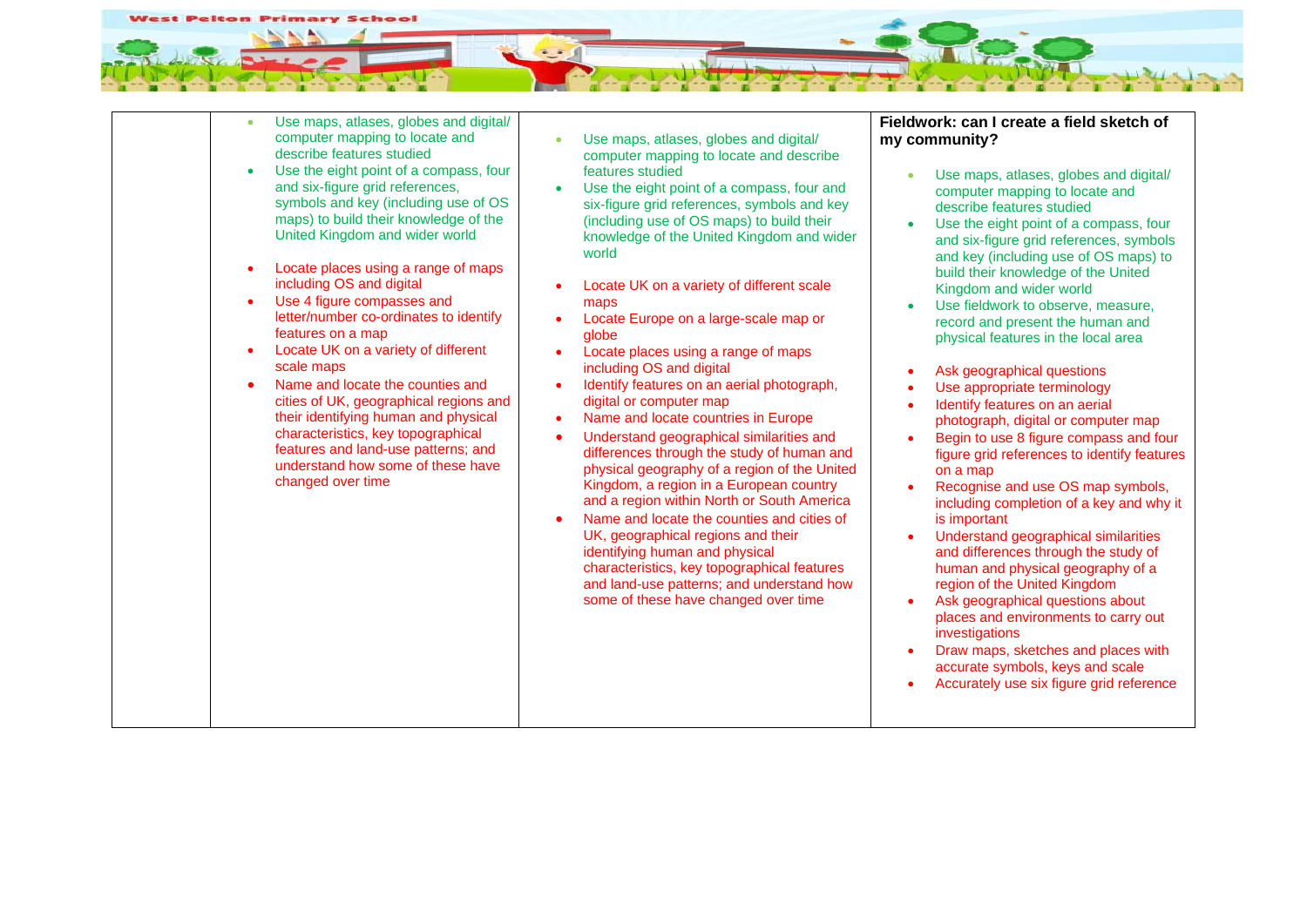

| Year Group     | Autumn                                                         | Spring                                                                                           | Summer                                                                            |
|----------------|----------------------------------------------------------------|--------------------------------------------------------------------------------------------------|-----------------------------------------------------------------------------------|
| $3$ and $4$    | <b>North and South America</b>                                 | <b>Countries and Time zones of the world</b>                                                     | <b>Rainforests</b>                                                                |
| <b>Cycle B</b> | How are North and South America                                | How is the world divided?                                                                        | What can we do to protect the rainforests?                                        |
|                | different?                                                     | What is the position and significance of the                                                     | Where are the rainforests?                                                        |
|                | What are North America's countries                             | equator and Northern/ Southern                                                                   | What are the key aspects of a tropical                                            |
|                | and physical features?                                         | Hemisphere?                                                                                      | climate?                                                                          |
|                | What are some of North America's                               | How can I use lines of longitude and latitude                                                    | What are the different layers that make a                                         |
|                | most important human                                           | to find places on a map?                                                                         | rainforest?                                                                       |
|                | characteristics?                                               | What are the key features of the polar                                                           | What is life like in the rainforest?                                              |
|                | What is the climate like in parts of                           | regions?                                                                                         | What are the similarities and differences                                         |
|                | <b>North America?</b><br>Which countries are in South America? | How is the climate of the tropics different to<br>the climate of the UK?                         | between the Amazon Rainforest and<br><b>Sherwood Forest?</b>                      |
|                | What physical features can we find in                          | What is the position and significance of the                                                     | What effects are human having on the                                              |
|                | <b>South America?</b>                                          | <b>Prime Meridian?</b>                                                                           | rainforest?                                                                       |
|                | What are some of South America's                               | What time is it in different countries?                                                          | Use maps, atlases, globes and digital/<br>$\bullet$                               |
|                | most important human features?                                 | Use maps, atlases, globes and digital/                                                           | computer mapping to locate and                                                    |
|                | What is the geography of Chile?                                | computer mapping to locate and describe                                                          | describe features studied                                                         |
|                | How are Chile and the UK similar and                           | features studied                                                                                 | Use the eight point of a compass, four                                            |
|                | different?                                                     | Use the eight point of a compass, four and<br>six-figure grid references, symbols and key        | and six-figure grid references, symbols<br>and key (including use of OS maps) to  |
|                |                                                                | (including use of OS maps) to build their                                                        | build their knowledge of the United                                               |
|                | Use maps, atlases, globes and digital/<br>$\bullet$            | knowledge of the United Kingdom and wider                                                        | Kingdom and wider world                                                           |
|                | computer mapping to locate and<br>describe features studied    | world                                                                                            |                                                                                   |
|                | Use the eight point of a compass, four<br>$\bullet$            |                                                                                                  |                                                                                   |
|                | and six-figure grid references,                                | Use a range of maps, atlases, globes and                                                         | Use a range of maps, atlases, globes<br>and digital mapping to locate the world's |
|                | symbols and key (including use of OS                           | digital mapping to locate the world's<br>countries                                               | countries                                                                         |
|                | maps) to build their knowledge of the                          | Begin to use eight figure compass and four                                                       | Begin to use eight figure compass and                                             |
|                | United Kingdom and wider world                                 | figure grid reference to identify features of a                                                  | four figure grid reference to identify                                            |
|                | Use a range of maps, atlases, globes                           | map                                                                                              | features of a map                                                                 |
|                | and digital mapping to locate places                           | Identify the position and significance of lines                                                  | Recognise and use OS map symbols,                                                 |
|                | Begin to use eight figure compass                              | of longitude and latitude                                                                        | including completion of a key ad<br>understanding why it is important             |
|                | and four figure grid reference to                              | Identify the position and significance of<br>$\bullet$<br>latitude, longitude, Equator, Northern | Understand geographical similarities                                              |
|                | identify features of a map                                     | Hemisphere, Southern Hemisphere, the                                                             | and differences through the study of                                              |
|                | Locate North and South America,                                | Tropics of Cancer and Capricorn, Artic and                                                       | human and physical features of the UK                                             |
|                | concentrating on their environmental                           | Antarctic circle, the Prime/ Greenwich                                                           | with another region                                                               |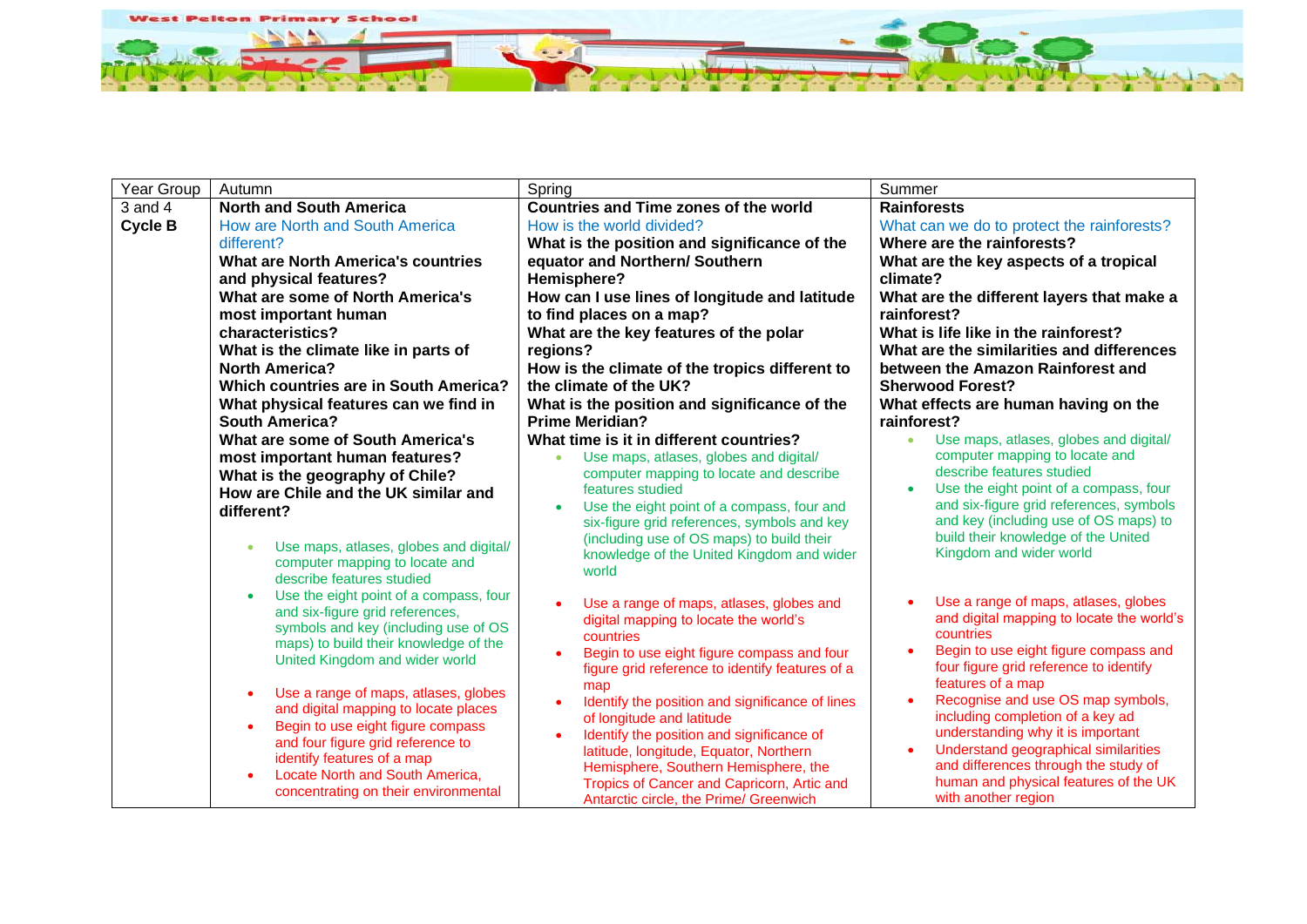

| regions, key physical and human<br>characteristics, countries and major<br>cities<br>Understand geographical similarities<br>and differences through the study of a<br>regions within North or South America<br>Create a simple scale drawing<br>Use standard symbols and<br>understand the importance of a key<br>Identify features on an aerial<br>photograph, digital or computer map | Meridian and time zones (including day and<br>night) |  |
|------------------------------------------------------------------------------------------------------------------------------------------------------------------------------------------------------------------------------------------------------------------------------------------------------------------------------------------------------------------------------------------|------------------------------------------------------|--|
|------------------------------------------------------------------------------------------------------------------------------------------------------------------------------------------------------------------------------------------------------------------------------------------------------------------------------------------------------------------------------------------|------------------------------------------------------|--|

| Year Group                    | Autumn                                                                                                                                                                                                                                                                                                                                                                                                                                                                                                                                                                                                                                 | Spring                                                                                                                                                                                                                                                                                                                                                                                                                                                                                                                                                                          | Summer                                                                                                                                                                                                                                                                                                                                                                                                                                                                                                                                                                                                                                                                                                                                   |
|-------------------------------|----------------------------------------------------------------------------------------------------------------------------------------------------------------------------------------------------------------------------------------------------------------------------------------------------------------------------------------------------------------------------------------------------------------------------------------------------------------------------------------------------------------------------------------------------------------------------------------------------------------------------------------|---------------------------------------------------------------------------------------------------------------------------------------------------------------------------------------------------------------------------------------------------------------------------------------------------------------------------------------------------------------------------------------------------------------------------------------------------------------------------------------------------------------------------------------------------------------------------------|------------------------------------------------------------------------------------------------------------------------------------------------------------------------------------------------------------------------------------------------------------------------------------------------------------------------------------------------------------------------------------------------------------------------------------------------------------------------------------------------------------------------------------------------------------------------------------------------------------------------------------------------------------------------------------------------------------------------------------------|
| $5$ and $6$<br><b>Cycle A</b> | Natural resources<br>How do we get our energy, food and<br>water?<br>What are the worlds' natural resources?<br>How has the use of natural resources<br>changed?<br>What resources does Chile have?<br>What resources does the UK have?<br>How does resource exploitation cause<br>problems?<br>What is the circular economy?<br>Use maps, atlases, globes and digital/<br>computer mapping to locate and<br>describe features studied<br>Use the eight point of a compass, four<br>and six-figure grid references,<br>symbols and key (including use of OS<br>maps) to build their knowledge of the<br>United Kingdom and wider world | Climate zones, biomes and vegetation belts<br>Does our climate represent our biome<br>character?<br>What are the Earths biomes?<br>Where are the Earths biomes?<br>What affects an ecosystem?<br>What is the tundra?<br>What is the taiga?<br>What are the grasslands?<br>Use maps, atlases, globes and digital/<br>computer mapping to locate and describe<br>features studied<br>Use the eight point of a compass, four and<br>six-figure grid references, symbols and key<br>(including use of OS maps) to build their<br>knowledge of the United Kingdom and wider<br>world | <b>Rivers and the Water Cycle</b><br>What does the journey of a river look like?<br>Where are the world's rivers?<br>How do rivers shape the land?<br>What landforms do rivers create (1)?<br>What landforms do rivers create (2)?<br>Why are rivers important to people?<br>What happens when a river floods?<br>Use maps, atlases, globes and digital/<br>computer mapping to locate and<br>describe features studied<br>Use the eight point of a compass, four<br>and six-figure grid references, symbols<br>and key (including use of OS maps) to<br>build their knowledge of the United<br>Kingdom and wider world<br>Use fieldwork to observe, measure,<br>record and present the human and<br>physical features in the local area |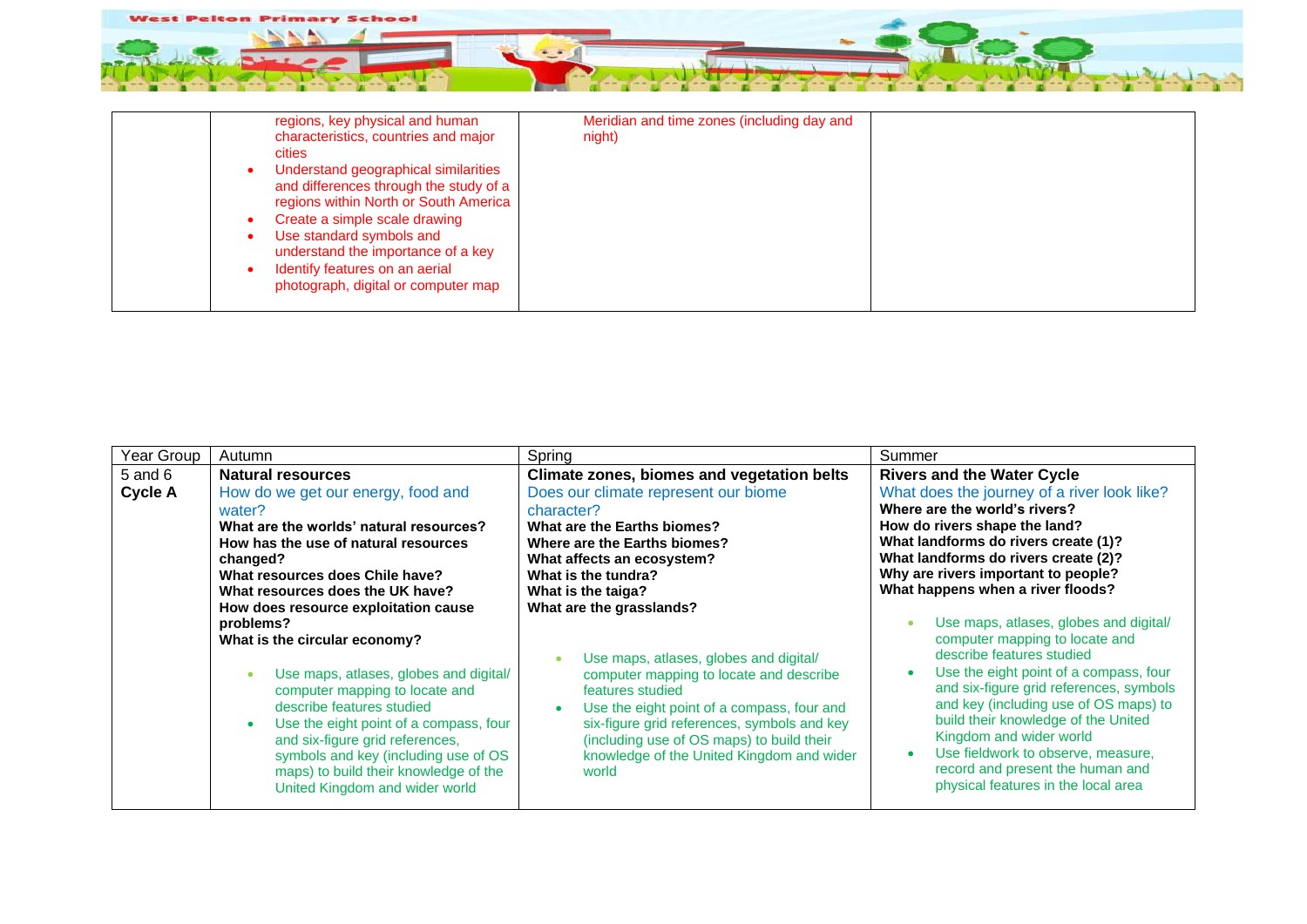

| Use fieldwork to observe, measure,<br>$\bullet$<br>record and present the human and<br>physical features in the local area<br>Select appropriate methods for data<br>collection<br>Use graphs to display data collected<br>$\bullet$<br>Describe and understand the key<br>aspects of human geography,<br>including: the distribution of natural<br>resources including energy, food,<br>minerals and water<br>Use atlases to find out data about<br>other places<br>Identify key topographical features<br>$\bullet$<br>(including hills, mountains, coasts and<br>rivers), and land use patterns; and<br>understand how some of these<br>aspects have changed over time | Use fieldwork to observe, measure, record<br>and present the human and physical<br>features in the local area<br>Select a map for a specific purpose<br>Begin to use atlases to find out other<br>information (e.g. temperature)<br>Use 8 figure compasses, begin to use 6<br>figure grid references<br>Find and recognise places on maps of<br>¢<br>different scales<br>Locate the world's countries<br>Identify the position and significance of lines<br>of longitude and latitude<br>Describe and understand the key aspects of<br>physical geography, including: climate<br>zones, biomes and vegetation belts | Describe and understand the key<br>aspects of physical geography,<br>including: rivers and the water cycle<br>Find and recognise places on maps of<br>different scales<br>Begin to use and recognise atlas<br>symbols<br>Use 8 figure compass and 6 figure grid<br>references accurately<br>Identify key topographical features<br>(including hills, mountains, coasts and<br>rivers), and land use patterns; and<br>understand how some of these aspects<br>have changed over time |
|---------------------------------------------------------------------------------------------------------------------------------------------------------------------------------------------------------------------------------------------------------------------------------------------------------------------------------------------------------------------------------------------------------------------------------------------------------------------------------------------------------------------------------------------------------------------------------------------------------------------------------------------------------------------------|---------------------------------------------------------------------------------------------------------------------------------------------------------------------------------------------------------------------------------------------------------------------------------------------------------------------------------------------------------------------------------------------------------------------------------------------------------------------------------------------------------------------------------------------------------------------------------------------------------------------|-------------------------------------------------------------------------------------------------------------------------------------------------------------------------------------------------------------------------------------------------------------------------------------------------------------------------------------------------------------------------------------------------------------------------------------------------------------------------------------|
|---------------------------------------------------------------------------------------------------------------------------------------------------------------------------------------------------------------------------------------------------------------------------------------------------------------------------------------------------------------------------------------------------------------------------------------------------------------------------------------------------------------------------------------------------------------------------------------------------------------------------------------------------------------------------|---------------------------------------------------------------------------------------------------------------------------------------------------------------------------------------------------------------------------------------------------------------------------------------------------------------------------------------------------------------------------------------------------------------------------------------------------------------------------------------------------------------------------------------------------------------------------------------------------------------------|-------------------------------------------------------------------------------------------------------------------------------------------------------------------------------------------------------------------------------------------------------------------------------------------------------------------------------------------------------------------------------------------------------------------------------------------------------------------------------------|

| Year Group                    | Autumn                                                                                                                                                                                                                                                                                                                                                                                                                                                                                                                                                            | Spring                                                                                                                                                                                                                                                                                                                                                                                                                                                                                                                                                                                                                                             | Summer                                                                                                                                                                                                                                                                                                                                                                                                                                                                                                                                                                                                   |
|-------------------------------|-------------------------------------------------------------------------------------------------------------------------------------------------------------------------------------------------------------------------------------------------------------------------------------------------------------------------------------------------------------------------------------------------------------------------------------------------------------------------------------------------------------------------------------------------------------------|----------------------------------------------------------------------------------------------------------------------------------------------------------------------------------------------------------------------------------------------------------------------------------------------------------------------------------------------------------------------------------------------------------------------------------------------------------------------------------------------------------------------------------------------------------------------------------------------------------------------------------------------------|----------------------------------------------------------------------------------------------------------------------------------------------------------------------------------------------------------------------------------------------------------------------------------------------------------------------------------------------------------------------------------------------------------------------------------------------------------------------------------------------------------------------------------------------------------------------------------------------------------|
| $5$ and $6$<br><b>Cycle B</b> | <b>Extreme Earth</b><br>What effects do volcanoes and<br>earthquakes have on people living in the<br>world?<br>What is the Earth made of?<br>What are fold mountains?<br>How are volcanoes made?<br>How does an earthquake occur?<br>What happens when a volcano erupts?<br>What happens when an earthquake<br>occurs?<br>Use maps, atlases, globes and digital/<br>computer mapping to locate and<br>describe features studied<br>Use the eight point of a compass, four<br>$\bullet$<br>and six-figure grid references,<br>symbols and key (including use of OS | <b>Mountains</b><br>What is the climate on Mount Everest, the<br>world's tallest mountain?<br>Where are the world's mountain ranges?<br>Does the UK have mountain ranges?<br>What are the features of a mountain range?<br>How are mountains formed?<br>What is the climate like on a mountain?<br>How do mountain ranges affect tourism?<br>Use maps, atlases, globes and digital/<br>computer mapping to locate and describe<br>features studied<br>Use the eight point of a compass, four and<br>six-figure grid references, symbols and key<br>(including use of OS maps) to build their<br>knowledge of the United Kingdom and wider<br>world | Economic activity including trade links<br>How has trading changed throughout<br>history?<br>What is globalisation?<br>How has globalisations affected how we<br>communicate?<br>How does globalisation affect trade?<br>What does globalisation have to do with<br>fashion?<br>Where were your clothes made?<br>What does globalisation have to do with<br>food?<br>Use maps, atlases, globes and digital/<br>computer mapping to locate and<br>describe features studied<br>Use the eight point of a compass, four<br>and six-figure grid references, symbols<br>and key (including use of OS maps) to |